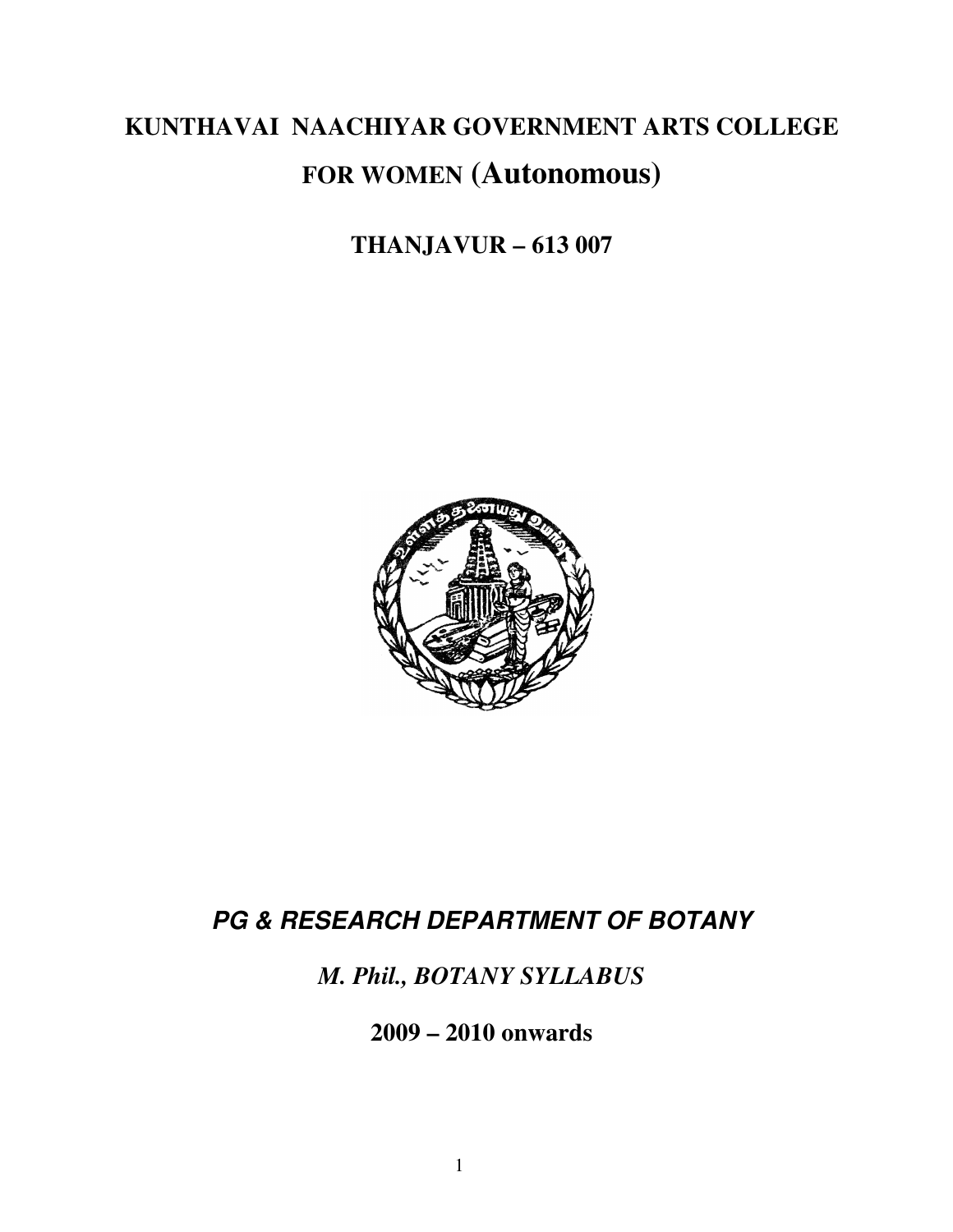## **M.Phil. BOTANY [FT/PT] Programme**

(For the candidates to be admitted from the academic year 2009-2010 onwards)

### **COURSE STRUCTURE**

| <b>Semester I</b>             | Title of the course                         |                                                              |  | <b>Marks</b> |           |              | <b>Credits</b> |  |
|-------------------------------|---------------------------------------------|--------------------------------------------------------------|--|--------------|-----------|--------------|----------------|--|
|                               |                                             |                                                              |  | IA           | <b>CE</b> | <b>Total</b> |                |  |
| Course - I                    | <b>Research Methodology</b>                 |                                                              |  | 40           | 60        | 100          | 4              |  |
| Course - II                   | <b>Advances in Plant Science</b>            |                                                              |  | 40           | 60        | 100          | $\overline{4}$ |  |
| Course - III                  |                                             | <b>Applied Botany</b>                                        |  |              | 60        | 100          | $\overline{4}$ |  |
| Course - IV                   | Teaching and Learning                       |                                                              |  |              |           |              |                |  |
|                               | Techniques (Common Paper)                   |                                                              |  | 40           | 60        | 100          | $\overline{4}$ |  |
|                               |                                             |                                                              |  |              |           |              |                |  |
| <b>Semester II</b>            |                                             |                                                              |  |              |           |              |                |  |
| Dissertation and Viva-Voce    |                                             |                                                              |  |              |           | 200          | 8              |  |
|                               | Viva Voce 50 marks                          |                                                              |  |              |           |              |                |  |
|                               | Dissertation 150 marks                      |                                                              |  |              |           |              |                |  |
|                               | For each Course other than the Dissertation |                                                              |  |              |           |              |                |  |
|                               | Continuous Internal Assessment (CIA)        |                                                              |  | - 40 Marks   |           |              |                |  |
|                               | End Semester Examination (ESE)              |                                                              |  | - 60 Marks   |           |              |                |  |
| Total                         |                                             |                                                              |  | - 100 Marks  |           |              |                |  |
| <b>Question paper pattern</b> |                                             |                                                              |  |              |           |              |                |  |
| <b>Maximum Marks</b>          |                                             | $\div 60$                                                    |  |              |           |              |                |  |
| 5 Questions either or pattern |                                             | $: 5x12 = 60$ marks (compulsory taken one either or question |  |              |           |              |                |  |
|                               |                                             | from each unit)                                              |  |              |           |              |                |  |
| Time                          |                                             | : 3 Hrs                                                      |  |              |           |              |                |  |
|                               |                                             |                                                              |  |              |           |              |                |  |
| <b>CIA</b> components         |                                             |                                                              |  |              |           |              |                |  |
| Model Exam                    |                                             | 10 Marks                                                     |  |              |           |              |                |  |
| <b>Term Paper</b>             |                                             | 15 Marks                                                     |  |              |           |              |                |  |
| Seminar                       |                                             | 10 Marks                                                     |  |              |           |              |                |  |
| Assignment                    |                                             | 5 Marks                                                      |  |              |           |              |                |  |
| Total                         |                                             | 40 Marks                                                     |  |              |           |              |                |  |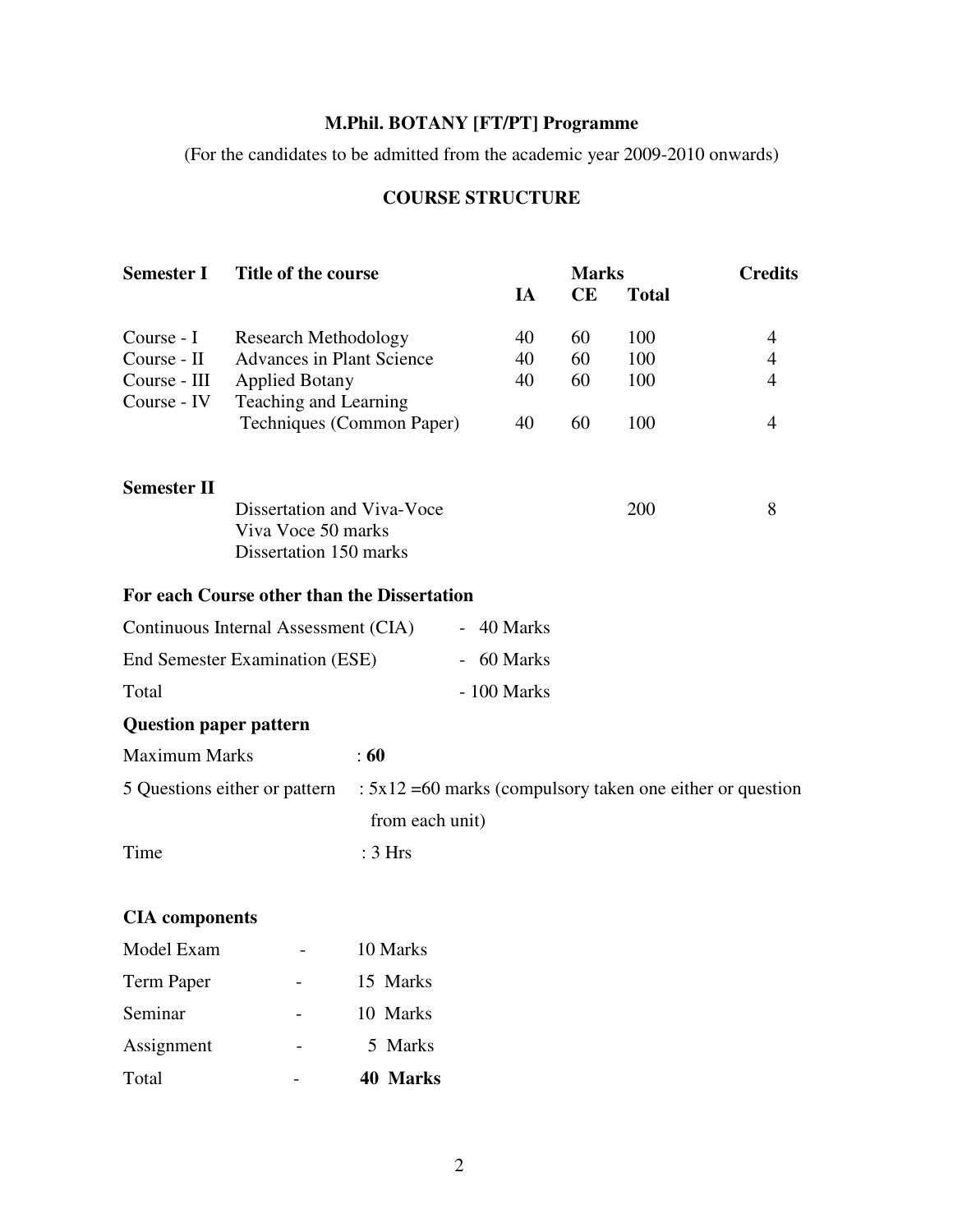## **Kunthavai Naachiyar Govt. Arts College for Women (Autonomous) Thanjavur – 613 007 Degree of Master of Philosophy**

### **M.Phil. Botany Programme**

### **Course Structure from 2009-2010 onwards**

| <b>Semester</b>          | <b>Subject</b><br>Code | <b>Course</b>                               | <b>Title</b>                           | No. of<br><b>Hours</b>   | <b>Credit</b>  | <b>Internal</b><br>$+$<br><b>External</b> | <b>Total</b><br><b>Marks</b> |
|--------------------------|------------------------|---------------------------------------------|----------------------------------------|--------------------------|----------------|-------------------------------------------|------------------------------|
| I<br>Semester            | M3K1BT1                | Course I                                    | Research<br>Methodology                | $4*$                     | $\overline{4}$ | $40 + 60$                                 | 100                          |
|                          | M3K1BT2                | Course II                                   | Advances in<br><b>Plant Science</b>    | $4*$                     | $\overline{4}$ | $40 + 60$                                 | 100                          |
|                          | M3K1BT3                | Course III                                  | Applied<br><b>Botany</b>               | $4*$                     | $\overline{4}$ | $40 + 60$                                 | 100                          |
|                          | M3K1BT4                | Course IV                                   | Teaching $&$<br>Learning<br>Techniques | $4*$                     | $\overline{4}$ | $40 + 60$                                 | 100                          |
|                          |                        | * Includes one hour library<br><b>Total</b> |                                        | 16                       | 16             | $160+240$                                 | 400                          |
| $\mathbf{I}$<br>Semester |                        |                                             |                                        | $\overline{\phantom{a}}$ | 8              | $50 + 150$                                | 200                          |
|                          |                        | 24                                          | $210 + 390$                            | 600                      |                |                                           |                              |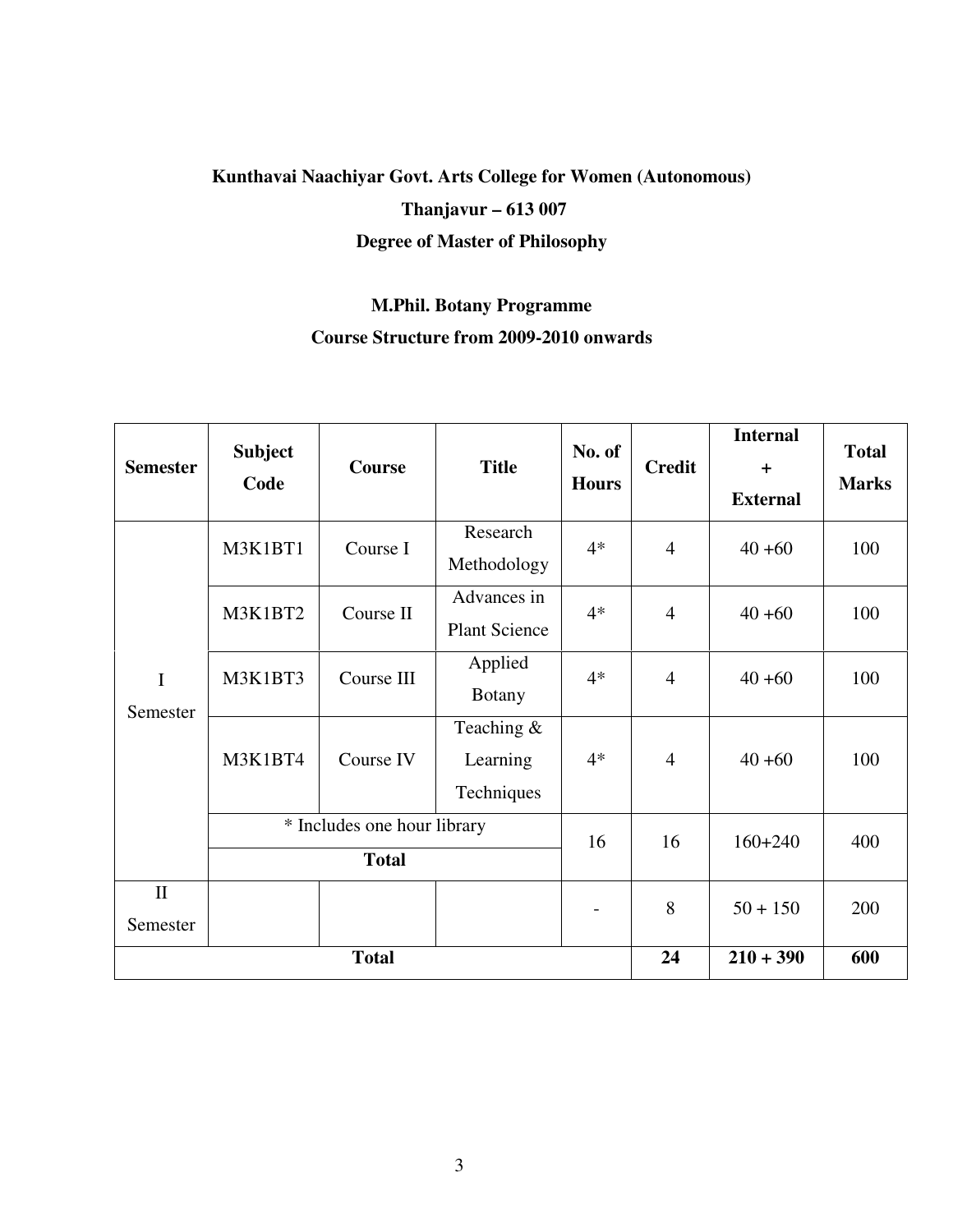#### **CORE COURSE I – RESEARCH METHODOLOGY**

#### **UNIT-I:**

**Microscopy:** Principle and preparation of material for Transmission Electron Microscope (TEM) and Scanning Electron Microscope (SEM), LCD preparation. Photomicrography - Developing and printing of micrographs.

#### **UNIT-II:**

 **Spectroscopy:** Infrared, UV visible and Fluorescence Spectrophotometers. Radiation sources - Monochromators, Atomic absorption, Molecular absorption – Emission of radiation. Flame Emission Photometry, Plasma Emission Spectroscopy, Atomic Absorption, Spectrophotometry.

#### **UNIT-III:**

**Separation: Principles of separation techniques:** Centrifuge-Principles, types - Radioactivity counters (GM and Scintillation counters) High Performance Liquid Chromatography (HPLC), Ion - Exchange Chromatography, Gel Permeation Chromatography, Nuclear Magnetic Resonance(NMR).

#### **UNIT-IV:**

**Molecular biological techniques:** Isolation and amplification of nucleic acid – Separation and staining of DNA, Quantification of DNA, chromosomal DNA isolation, Plasmid isolation. Principle, Separation of proteins through electrophoresis, Immunoelectrophoresis. Polymerase Chain Reaction (PCR). Nucleic acid transfer by blotting - Southern, Northern and Western blotting.

#### **UNIT-V:**

**Research Publication:** Preparation of manuscripts – full papers, short communications – review papers – thesis writing – bibliography – index card and its maintenance. Internet and applications: Web Browsing and searching – Electronic biological databases – Biological abstracts and Current contents.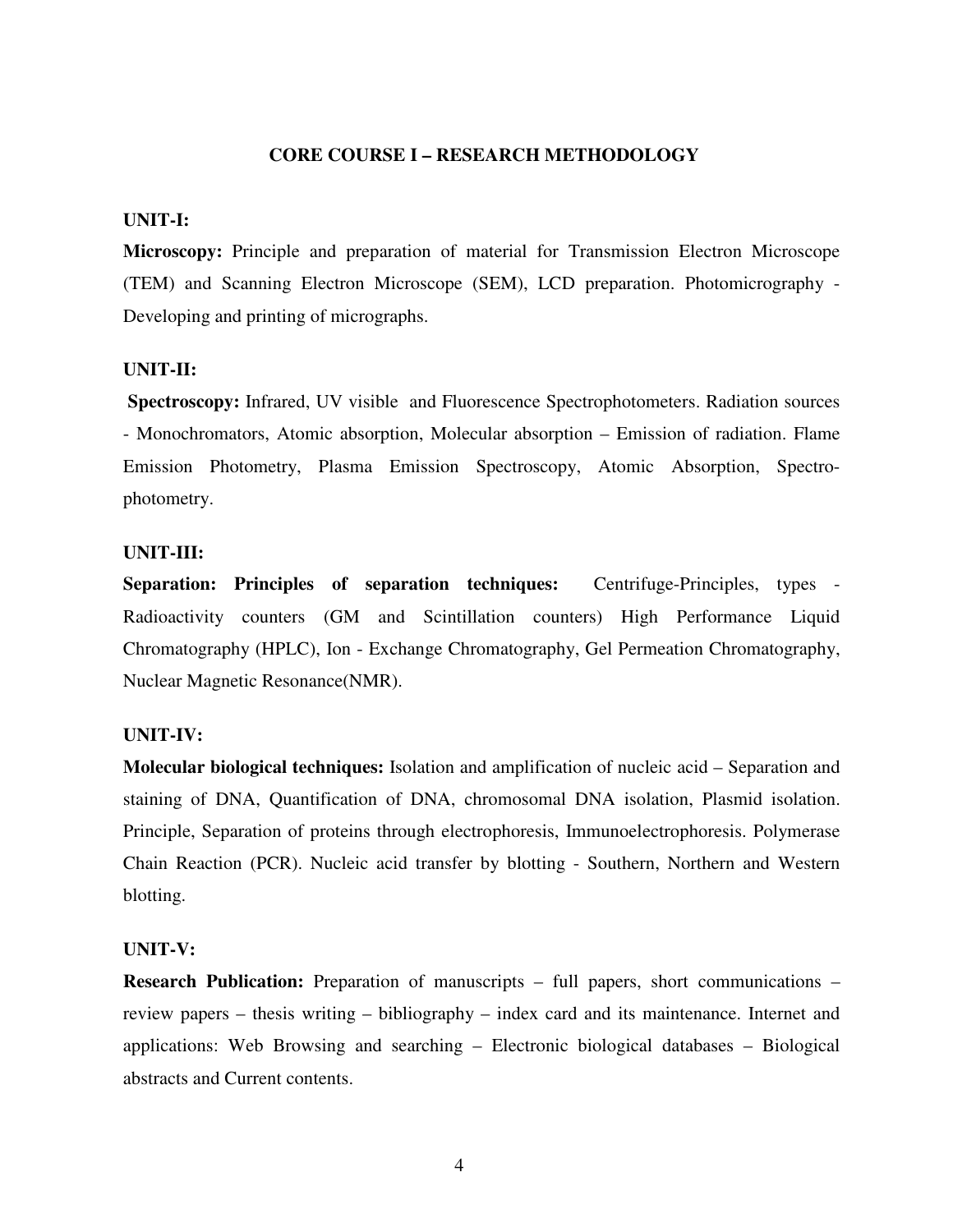- Anbalagan, K. Electrophoresis A Practical Approach. Life Science Book House, Madurai.Heftmann, E. Chromatography. Van Noastrand Reinhold Co.
- Holme, D.J. and Hazel Peck.1993.Analytical Biochemistry. Hohn Widely & Sons Inc., New Delhi.
- Plummer, D.T. An Introduction to Practical Biochemistry. Tata Mc Graw-Hill Publishing Company Limited, New Delhi.
- Sadasivam, S. and A. Manikam. Biochemical Methods. Wiley Eastern Ltd.,
- Sakharam Rao, J. 1978. Biological Tools and Instrumental Techniques (A Laboratory Manual).
- Sharma, V.K. Technique in Microscopy and Cell Biology. Tata Mc Graw-Hill Publishing Company Ltd., New Delhi.
- Wilson, K. and John Walker. Principles and techniques of Practical Biochemistry. Cambridge University Press.
- Holme, D.J. and Hazel Peck. Analytical Biochemistry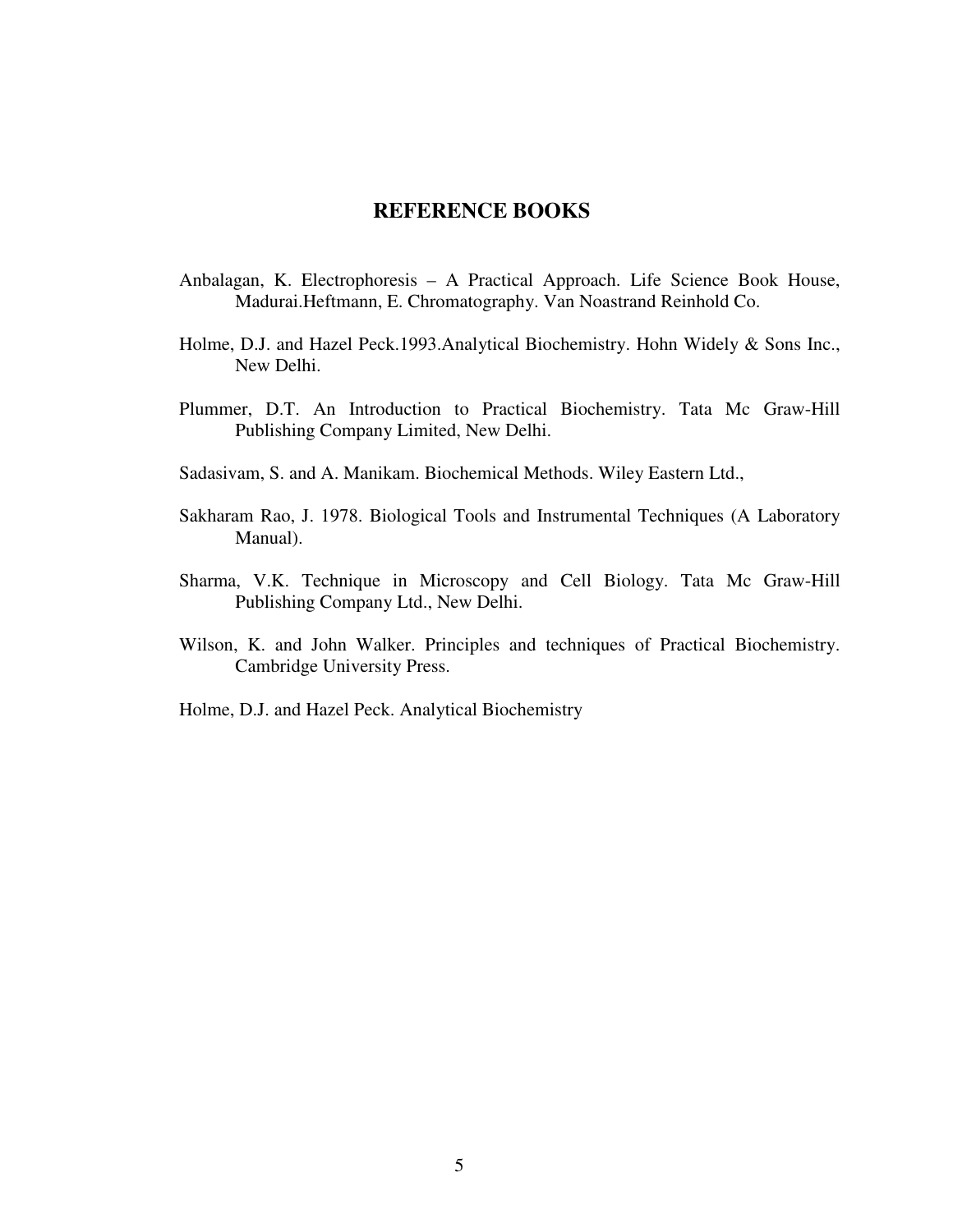#### **CORE COURSE II – ADVANCES IN PLANT SCIENCE**

#### **UNIT-I**

#### **REMOTE SENSING**

 Principle and components- Application and limitation- Remote sensing in agricultural and afforestation programmes. Resource management. Pollution monitoring-Water, Air, Ocean. Environmental Degradation-Desertification-Industry-Mining. Ground water- Damage Assessment.

#### **UNIT-II**

#### **BIOREMEDIATION**

Principles and application of bioremediation – Bioremediation and environmental health disorders-metabolic pathway for the degradation of xenobiotics. Bioremediation of surface soils. Microbial activity in soil and water. Mineral soil.-Principle, methods and application of soil reclamation- Biodegradation of carbonates-Biomobilization of silicon, phosphate, nitrogen.

#### **UNIT-III**

#### **TOXICOLOGY**

Toxicology-Basic principles-types, source and mode of action of toxins-toxicantstoxicity, acute, sub acute. Chronic-dose effect. Dose response, safe limits-pesticidessources and mode of action-their biomagnifications-residual effects.

#### **UNIT-IV**

#### **BIOINFORMATICS**

Computer concepts- MS office-Computer applications in Biology-Bio informatics and its applications- Web browsing and searching. Basic knowledge of photoshop.

Electronic biological databases-Biological abstracts, Medicines, Current contents etc., Genetic computers group Data bases: Primary nucleic acid data bases- EMBL-Gene bank and DDBJ Structure of gene bank entries. Protein sequence data bases- Primary data bases PIR, MIPS,SWISS.Secondary data bases- Pro site FASTA and BLAST

#### **UNIT-V**

#### **NANOTECHNOLOGY**

 Bionanotechnology – Nanoparticles – Nanowires - Biosensors, Nanotechnology in drug delivery. Bionano information fusion.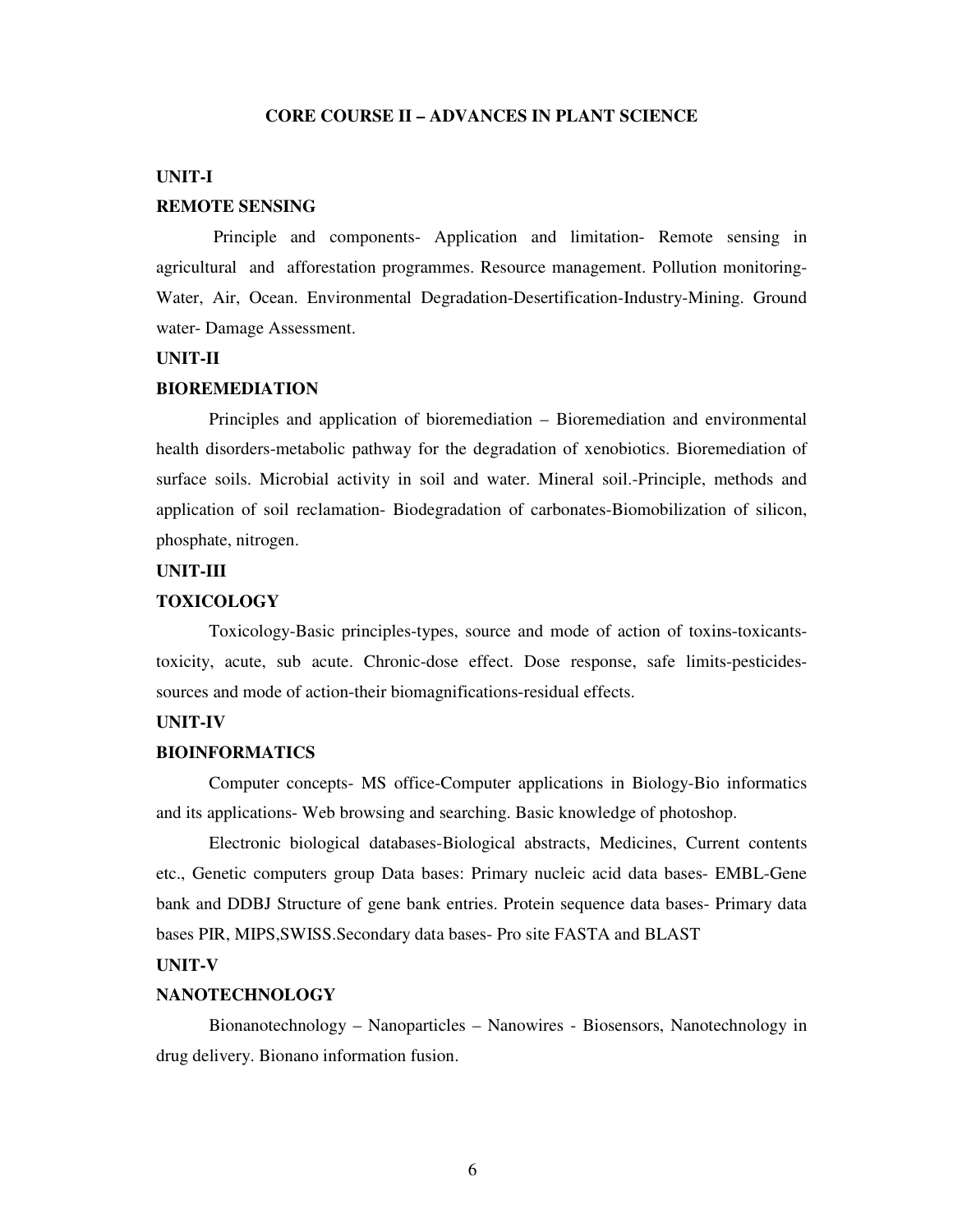- Estes J.E., and Senger, L.W.Remote sensing Techniques for Environmental Analysis
- Muralikrishna I.V. 1995 .Remote sensing and GIS for Environmental Planning
- Danson. F.M. and Plummer, S.E.(1995)Advance in Environmental Remote Sensing
- Baker, K.H. and Herson, D.S., (1994) Bioremediation, Mc Graw-Hill inc.
- Leisinger.T.Cook.Microbial Degradation of Xenobiotics and Recalcitrant Compounds
- Schuurmann, G.Market, G.,(1998), Toxicology, A.John Wiley & Sons, Inc. and Spektum Akademischer Verlog Co-Publication.
- Cutter, S.L. (1994), Environmental Risks and Hazards. prenctice Hall of India, New Delhi.
- Agarwal, K.M., Sikdar, P.K.and Deb.S.C. (2002), A text book of Environmental LynnE.Foster 2007. Nanotechnology.Dorling Kindersly (India) Pvt.Ltd.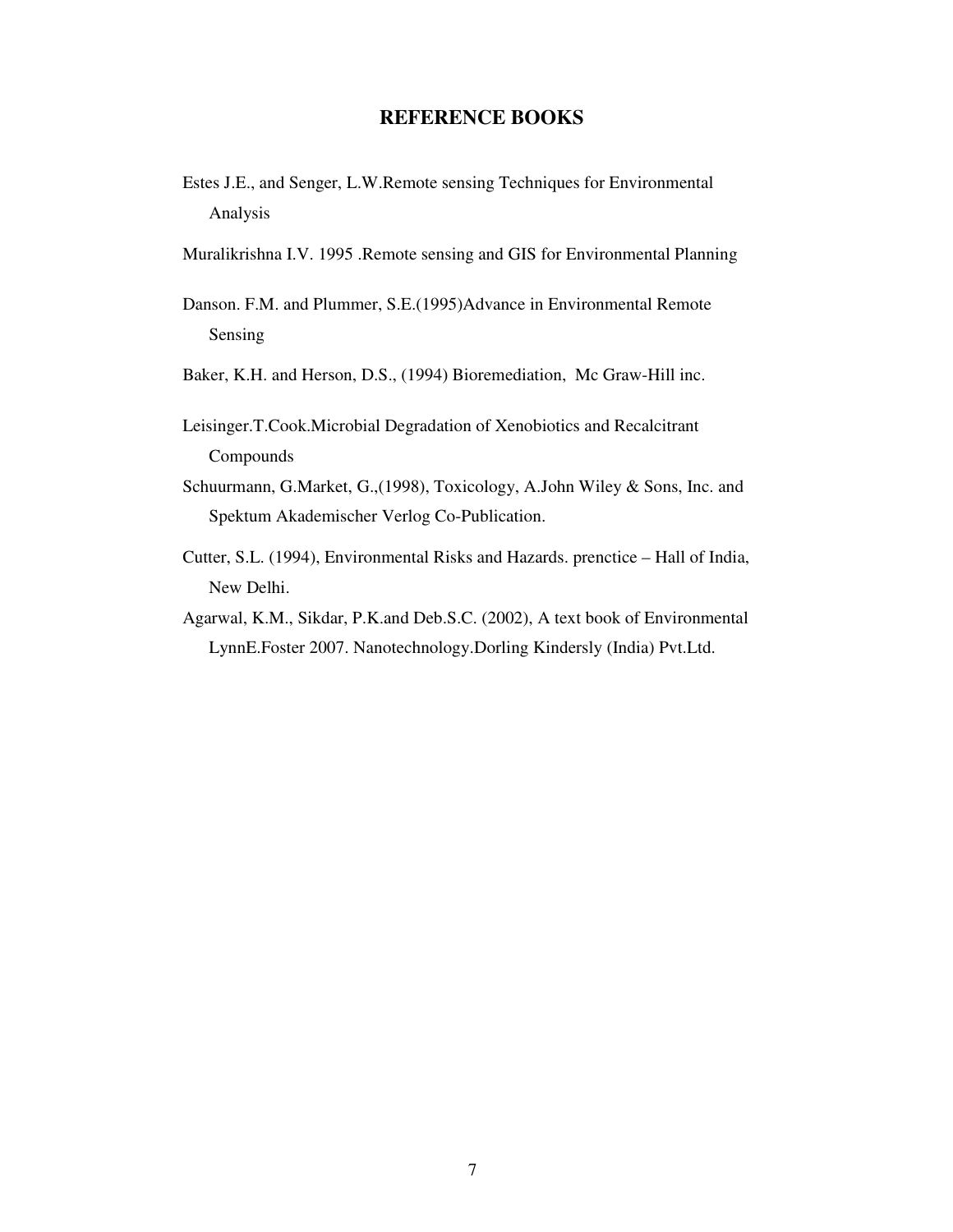#### **CORE COURSE III – APPLIED BOTANY**

#### **UNIT – I PLANT TAXONOMY:**

Plant taxonomy- Operative system, Principle, Species concept, Biodiversity-Definition, classification, collection of Data, Endemism, Exsitu and Insitu conservation. B.S.I., N.B.R.I., Tropical Botanic Gardens (TBG) – Trivandraum.

Intellectual Property Rights.

#### **UNIT – II HERBAL TECHNOLOGY:**

Medicinal plants – Collection, Identification and storage - mineral and phytochemical constituents – qualitative studies – therapeutic proportion organic cultivation of herbs – mass multiplication of medium, quality improvement of medicinal plants.

#### **UNIT – III**

#### **MICROBIOLOGY:**

 Microbial diversity – Microbial genetics – Microbial metabolism - Application aspects – Aeromicrobiology – Water microbiology – Genomics and Proteomics. Organic composting – Vermicomposting – Biodegradation – Microbial herbicides – Microbial production of organic acids (Vinegar, Lactic acid & citric acid). Vitamins – Vitamin B12, Riboflavin B2.

#### **UNIT – IV TISSUE CULTURE:**

Explant preparation, Sterilization, Media preparation, various types of media, Micropropagation, Callus induction. Cell culture, Cell suspension culture, Isolation of protoplasts, Protoplast culture, Protoplast fusion, Embryo culture and Somatic embryogenesis.

#### **UNIT – V**

#### **BIOMETRY:**

Sampling and sampling theory. Types of sampling – RBD, CRD. Frequency distribution – Central tendency, mean, mode, median. Measurement of Dispersion – Deviation, Degree of freedom, confidence limit, standard error. Test for significance –'t' test, one way and two way analysis of variance. Correlation – Types, methods of studying correlation. Co-efficient of determination and non-determination, partial correlation.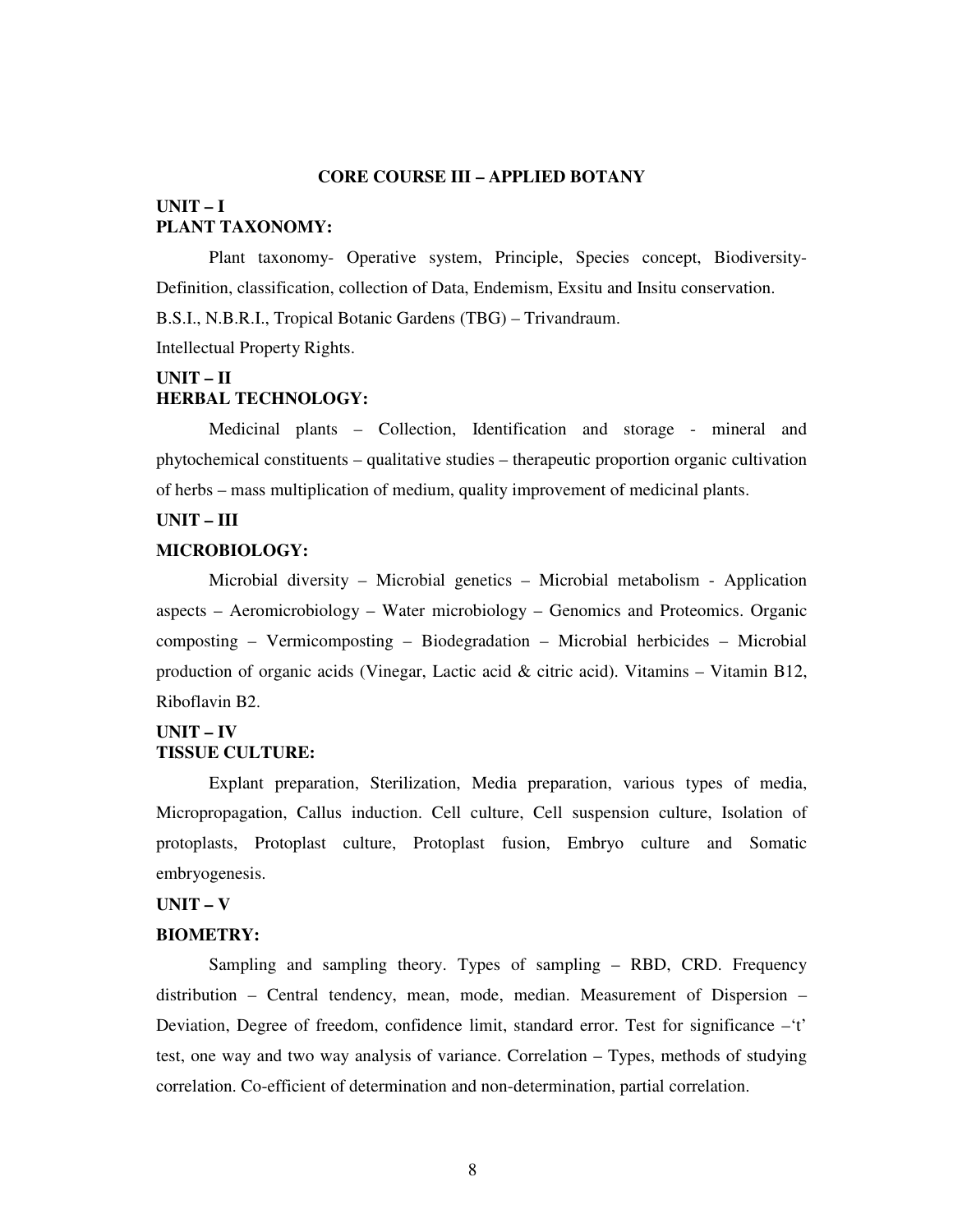Anbalagan, K. Electrophoresis – a practical approach. Life Science Book House, Madurai.

Aneja, K.R. Experiments in Microbiology, Plant Pathology and Tissue Culture. Wiley Estern Ltd., Madras.

Dodds, J.H. and Roberts, L.W. Experiments in Plant Tissue Culture, Cambridge University Press.

Dwivedi, J.N. and Singh, R.B. Essential of Plant Techniques. Scientific Publishers, Jodhpur.

Gasque, C.E. A Manual of Laboratory Experiences in cell Biology. Universal Book Stall, New Delhi.

Gupta, P.K. Elements of Biotechnology. Rastogi and Company, Meerut.

Heftmann, E. Chromatography, Van Nostrand Reinhold Co.

Holme, D.J. and Hazel Peck. Analytical Biochemistry.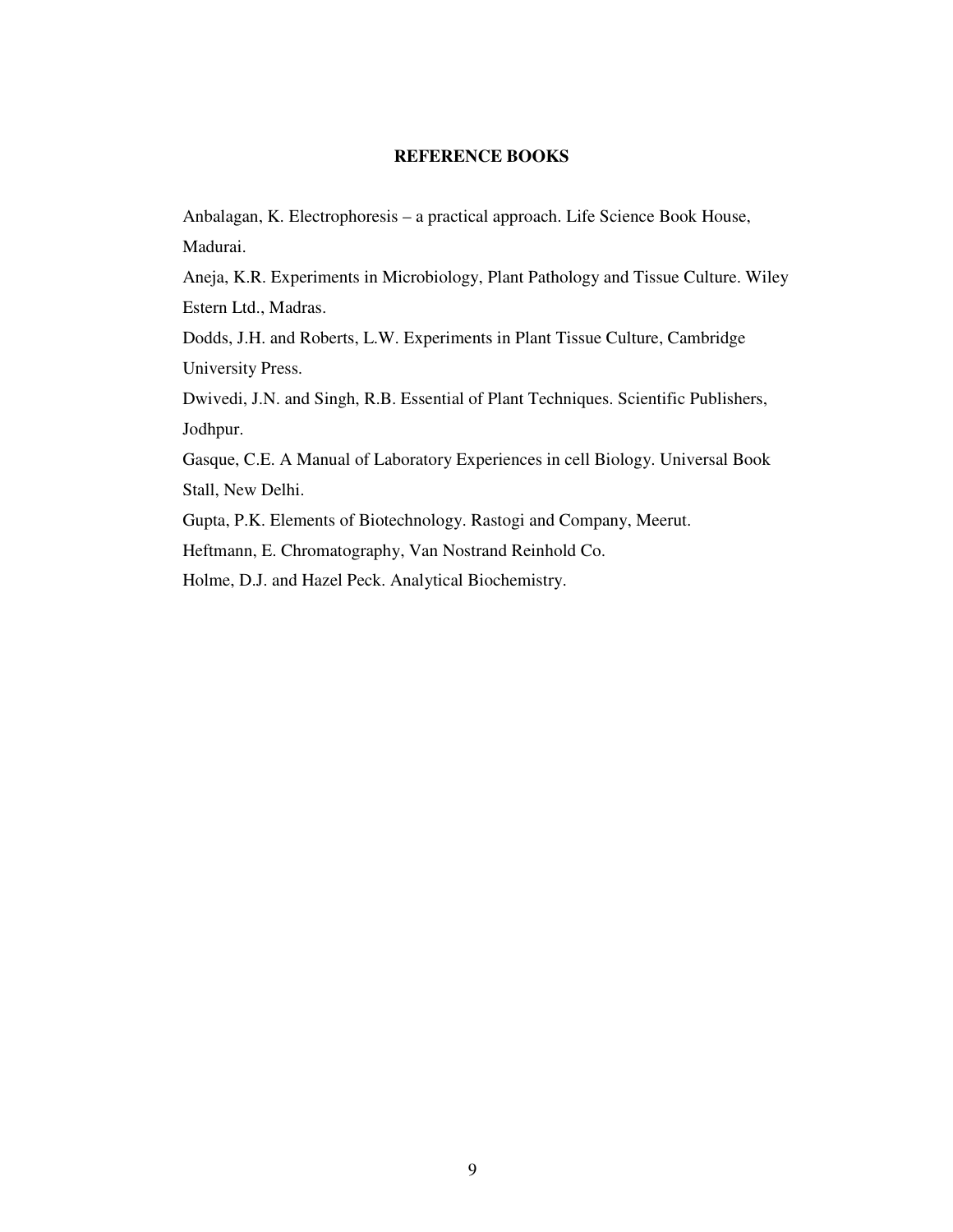#### **COURSE IV – TEACHING AND LEARNING TECHNIQUES**

#### **UNIT-I:**

#### **HIGHER EDUCATION:**

Historical Perspective – The objective of higher education. Role of higher education – Social focus – Curricular focus – Administrative focus – Need for Technology. Methodology – Learning and Teaching.

#### **UNIT-II :**

#### **REMEDIAL TEACHING:**

Remedial teaching-diagnosis – Principles of Diagnosis – Steps in Diagnosis-Reading-Remedial Education in Reading-Causes of Reading Disability-Reading Programmes-Development of reading Programme-Corrective Instruction-Remedial Instruction - Remedial Teaching for Academic Low Achievers.

#### **UNIT-III:**

#### **COMMUNICATION SKILLS-VERBAL:**

Communication: Definitions-Elements of Communication: Sender, Message, Channel, Receiver, Feedback and Noise-Types of communication: Spoken and Written. **UNIT-IV:** 

#### **COMMUNICATION SKILLS – NON-VERBAL:**

Communication - Intrapersonal, Interpersonal, Group and Mass Communication. Cultural-Skills of communication: Listening, Speaking, Reading and writing-Methods of developing fluency in oral and written communication-Style, Diction and Vocabulary-Classroom communication and dynamics.

#### **UNIT-V:**

#### **TEACHING SKILLS:**

Teaching Skill: Definition, Meaning and Nature-Types of Teaching skills: Skill of Stimulus Variation, Skill of Explaining, Skill of Probing Questions, Skill of Black Board writing and Skill of Closure-Integration of Teaching Skills-Evaluation Teaching Skills.